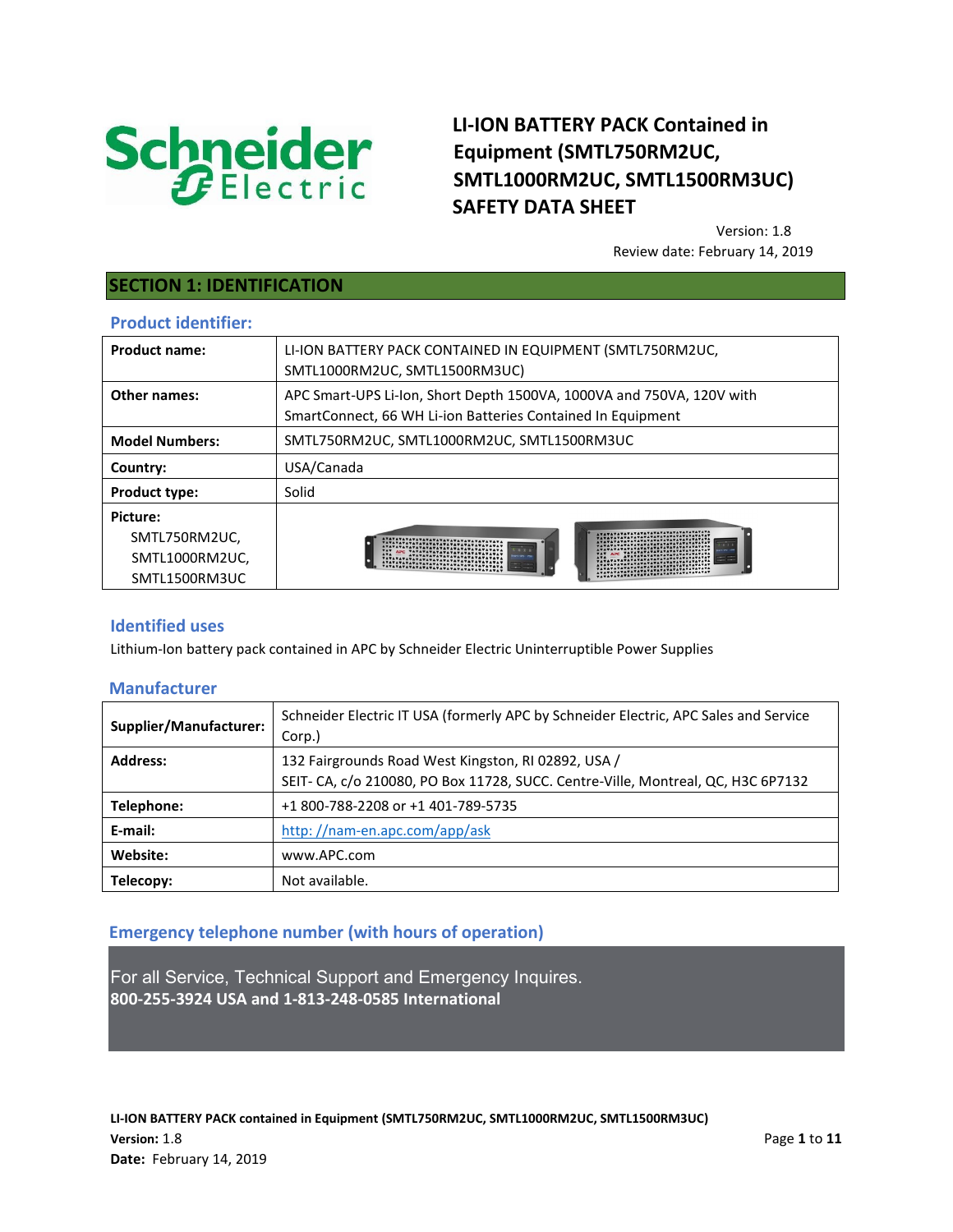## **SECTION 2: HAZARDS IDENTIFICATION**

#### OSHA/HCS status:

OSHA Hazard Communication: This material is not considered hazardous by the OSHA Hazard Communication Standard 29CFR 1910.1200.

| Carcinogenicity (NTP):  | Not listed |
|-------------------------|------------|
| Carcinogenicity (IARC): | Not listed |
| Carcinogenicity (OSHA): | Not listed |

## **Classification of the substance or mixture:**

Not classified.

## **GHS label elements:**

| Signal word:       | No signal word.                                   |
|--------------------|---------------------------------------------------|
| Hazard statements: | No known significant effects or critical hazards. |

#### **Precautionary statements**

| <b>Prevention:</b> | Not applicable |
|--------------------|----------------|
| <b>Response</b>    | Not applicable |
| <b>Storage</b>     | Not applicable |
| <b>Disposal</b>    | Not applicable |

**Hazards not otherwise classified (HNOC)** 

Physical hazards not otherwise classified (PHNOC): None known.

Health hazards not otherwise classified (HHNOC): In case of cell damage, possible release of dangerous substances and a flammable gas mixture

## **SECTION 3: COMPOSITION / INFORMATION ON INGREDIENTS**

Substance/Mixture: Mixture. Other means of identification: Not available.

### **CAS number/other identifiers**

| Product/ingredient<br>name          | <b>Identifiers</b> | %              | Classification<br>OSHA HCS 2015 |
|-------------------------------------|--------------------|----------------|---------------------------------|
| Lithium Iron<br>Phosphate (LiFePO4) | CAS: 15365-14-7    | $25 - 35$      | Eye, Skin, Respiratory Irritant |
| Carbon, as Graphite                 | CAS: 7440-44-0     | $12 - 18$      | Eye, Skin, Respiratory Irritant |
| Aluminum Metal                      | CAS: 7429-90-5     | $3 - 7$        | Inert                           |
| Copper Metal                        | CAS: 7440-50-8     | $\geq 10 - 30$ | Inert                           |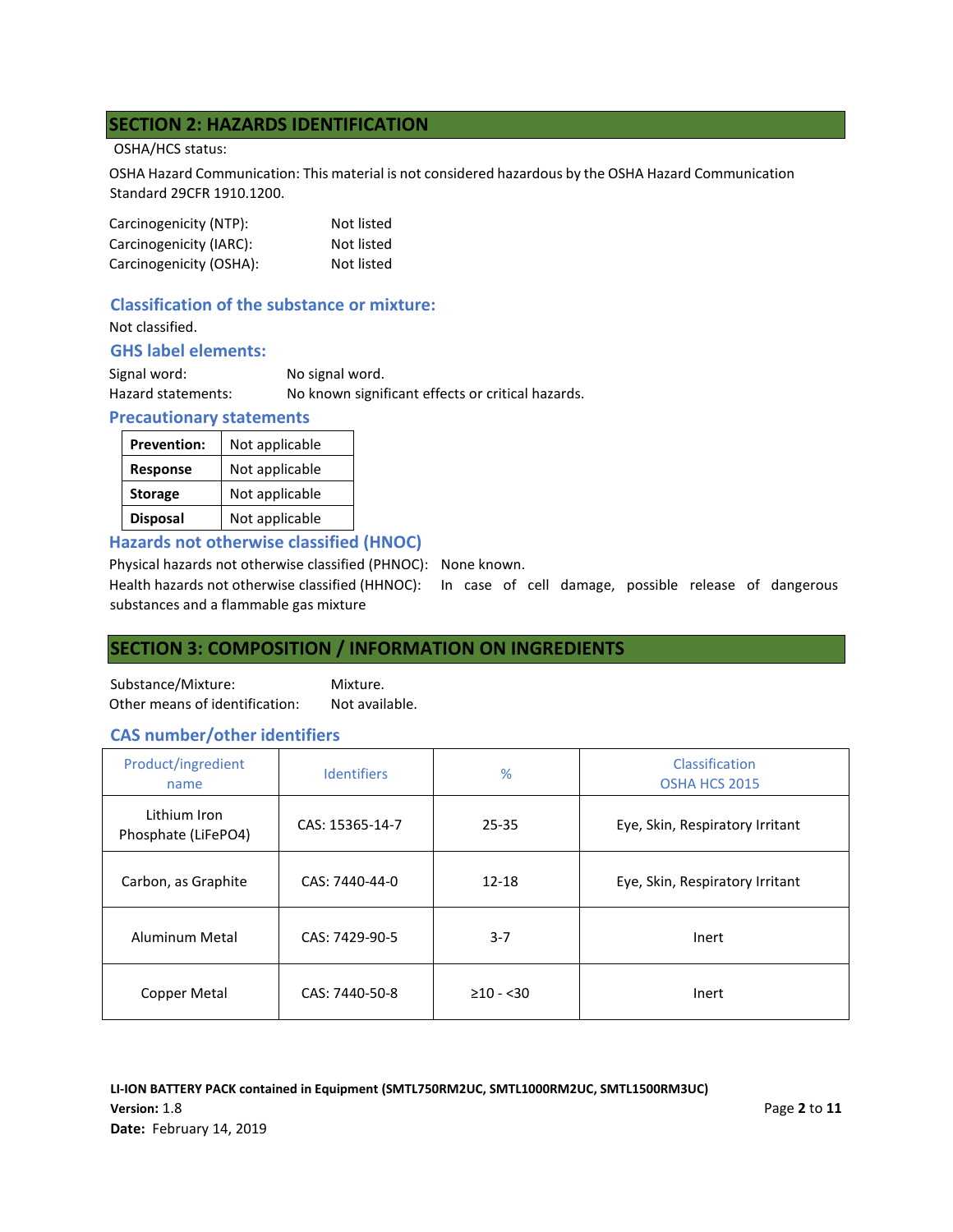|                   |         |           | Mixture: Flammable; Reactive;       |
|-------------------|---------|-----------|-------------------------------------|
| Electrolyte $(*)$ | Mixture | $12 - 17$ | Sensitizer; Eye, Skin & Respiratory |
|                   |         |           | Irritant                            |

## **Further Information**

For information purposes:

(\*) Main ingredients: Lithium hexafluorophosphate, organic carbonates

Because of the cell structure the dangerous ingredients will not be available if used properly.

| Mercury content: | $Hg < 0.1$ mg/kg |
|------------------|------------------|
| Cadmium content: | Cd < 1mg/kg      |
| Lead content:    | $Pb < 10$ mg/kg  |

## **SECTION 4: FIRST AID MEASURES**

#### **General information**

The following first aid measures are required only in case of exposure to interior battery components after damage of the external battery casing.

Undamaged, closed cells do not represent a danger to the health.

#### **Description of necessary first aid measures**

| Eye contact         | Rinse immediately with plenty of water, also under the eyelids, for at least 15 minutes. Seek<br>medical treatment by eye specialist. |
|---------------------|---------------------------------------------------------------------------------------------------------------------------------------|
| <b>Inhalation</b>   | Ensure of fresh air. Consult a physician.                                                                                             |
| <b>Skin contact</b> | In case of contact with skin wash off immediately with plenty of water. Consult a physician.                                          |
| Ingestion           | Drink plenty of water.<br>Call a physician immediately.                                                                               |

### **Most important symptoms/effects, acute and delayed**

### **Potential acute health effects**

| Eye contact                         | No known significant effects or critical hazards. |  |
|-------------------------------------|---------------------------------------------------|--|
| <b>Inhalation</b>                   | No known significant effects or critical hazards. |  |
| <b>Skin contact</b>                 | No known significant effects or critical hazards. |  |
| Ingestion                           | No known significant effects or critical hazards. |  |
| <b>Over-exposure signs/symptoms</b> |                                                   |  |
| Eye contact                         | No known significant effects or critical hazards. |  |

| Eye contact         | No known significant effects or critical hazards. |  |
|---------------------|---------------------------------------------------|--|
| Inhalation          | No known significant effects or critical hazards. |  |
| <b>Skin contact</b> | No known significant effects or critical hazards. |  |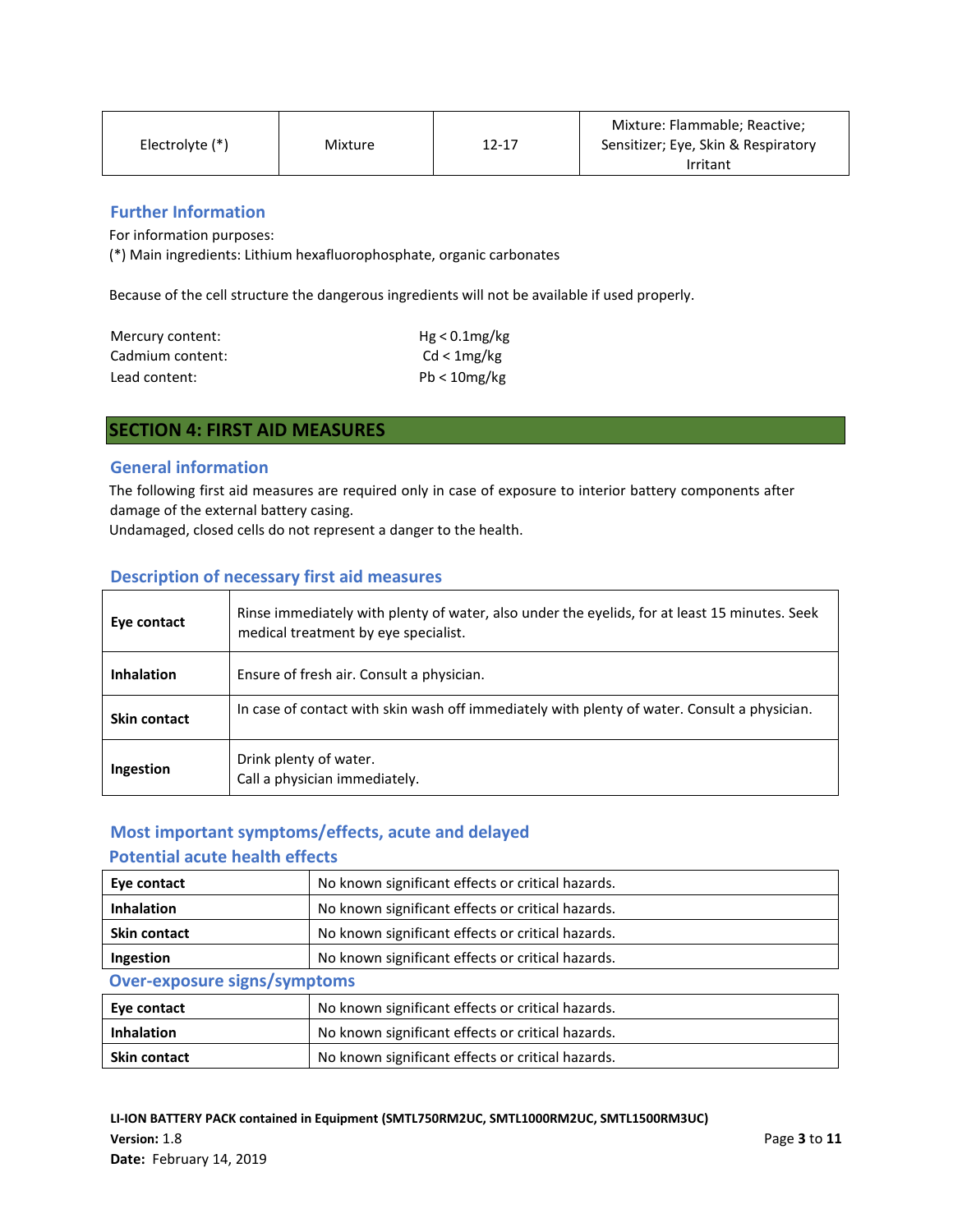| Ingestion | No known significant effects or critical hazards. |
|-----------|---------------------------------------------------|
|           |                                                   |

## **Indication of immediate medical attention and special treatment needed, if necessary**

| Notes to physician                         | none                                                                              |
|--------------------------------------------|-----------------------------------------------------------------------------------|
| <b>Specific treatments</b>                 | No specific treatment                                                             |
| <b>Protection of first-aiders</b>          | No action shall be taken involving any personal risk or without suitable training |
| See toxicological information (Section 11) |                                                                                   |

See toxicological information (Section 11)

## **SECTION 5: FIRE-FIGHTING MEASURES**

#### **Extinguishing media**

| Suitable extinguishing media                      | Cold water and dry powder in large amount are applicable.<br>Use metal fire extinction powder or dry sand if only few cells are involved.                                                            |
|---------------------------------------------------|------------------------------------------------------------------------------------------------------------------------------------------------------------------------------------------------------|
| Unsuitable extinguishing<br>media                 | None known.                                                                                                                                                                                          |
| Specific hazards arising from<br>the chemical     | May form hydrofluoric acid if electrolyte comes into contact with water.                                                                                                                             |
| <b>Hazards thermal</b><br>decomposition products  | In case of fire, the formation of the following flue gases cannot be excluded:<br>Hydrogen fluoride (HF), Carbon monoxide and carbon dioxide.                                                        |
| Special protective actions for<br>fire-fighters   | If possible, remove cell(s) from firefighting area. If heated above 125°C,<br>cell(s) can explode/vent. Cell is not flammable but internal organic<br>material will burn if the cell is incinerated. |
| Special protective equipment<br>for fire-fighters | Wear self-contained breathing apparatus and protective suit.                                                                                                                                         |

## **SECTION 6: ACCIDENTAL RELEASE MEASURES**

## **Personal precautions, protective equipment and emergency procedures**

| For non-emergency<br>personnel | Use personal protective clothing.<br>Avoid contact with skin, eyes and clothing.<br>Avoid breathing fume and gas.                            |
|--------------------------------|----------------------------------------------------------------------------------------------------------------------------------------------|
| For emergency<br>responders    | Take note of any information in Section 8 on suitable and unsuitable materials. See also<br>the information in "For nonemergency personnel". |
| Environmental<br>precautions   | Do not discharge into the drains/surface waters/groundwater.                                                                                 |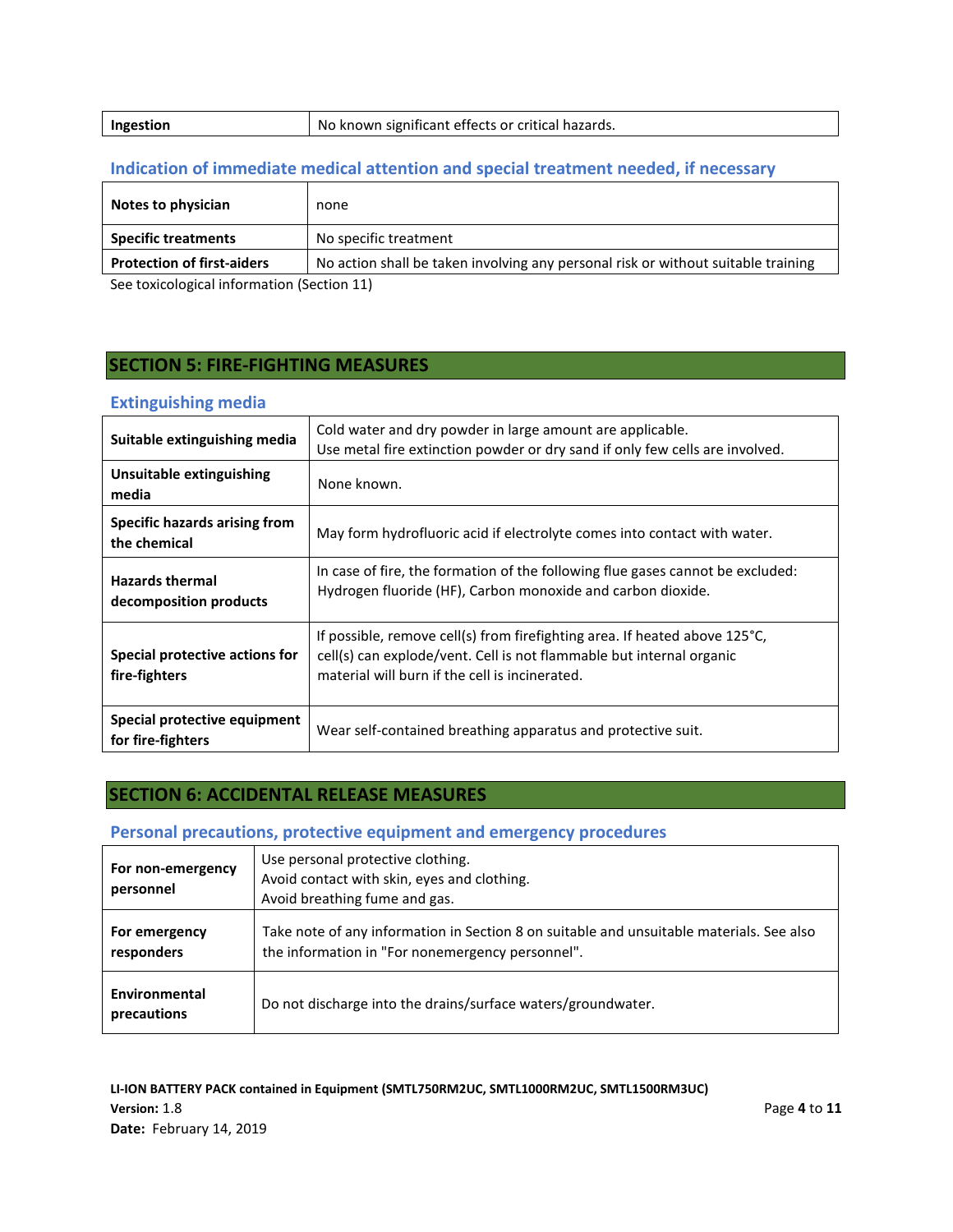## **Methods and materials for containment and cleaning up**

Take up mechanically and send for disposal. Note: See Section 1 for emergency contact information and Section 13 for waste disposal.

## **SECTION 7: HANDLING AND STORAGE**

### **Precautions for safe handling**

| <b>Protective measures</b>                                         | Put on appropriate personal protective equipment (see Section 8).                                                                                                                                                            |
|--------------------------------------------------------------------|------------------------------------------------------------------------------------------------------------------------------------------------------------------------------------------------------------------------------|
| Advice on safe handling                                            | Avoid short circuiting the cell. Avoid mechanical damage of the cell. Do not open<br>or disassemble.<br>Advice on protection against fire and explosion<br>Keep away from open flames, hot surfaces and sources of ignition. |
| Conditions for safe storage,<br>including any<br>incompatibilities | Storage at room temperature at approx. 20°C, 60% of the nominal capacity (OCV<br>approx. 3.6 - 3.9 V).<br>Keep in closed original container.                                                                                 |

## **SECTION 8: EXPOSURE CONTROLS / PERSONAL PROTECTION**

### **Control parameters**

## **United States Occupational exposure limits**  None

### **Canada**

#### None

| Appropriate          | No specific precautions necessary. |  |
|----------------------|------------------------------------|--|
| engineering controls |                                    |  |
| Environmental        | No specific precautions necessary. |  |
| exposure controls    |                                    |  |

### **Individual protection measures**

| <b>Hygiene measures</b>       | When using do not eat, drink or smoke. Wash hands before breaks and after work. |
|-------------------------------|---------------------------------------------------------------------------------|
| Eye/face protection           | No specific precautions necessary.                                              |
| Hand protection               | No specific precautions necessary.                                              |
| <b>Body protection</b>        | No specific precautions necessary.                                              |
| Other skin protection         | No specific precautions necessary.                                              |
| <b>Respiratory protection</b> | No specific precautions necessary.                                              |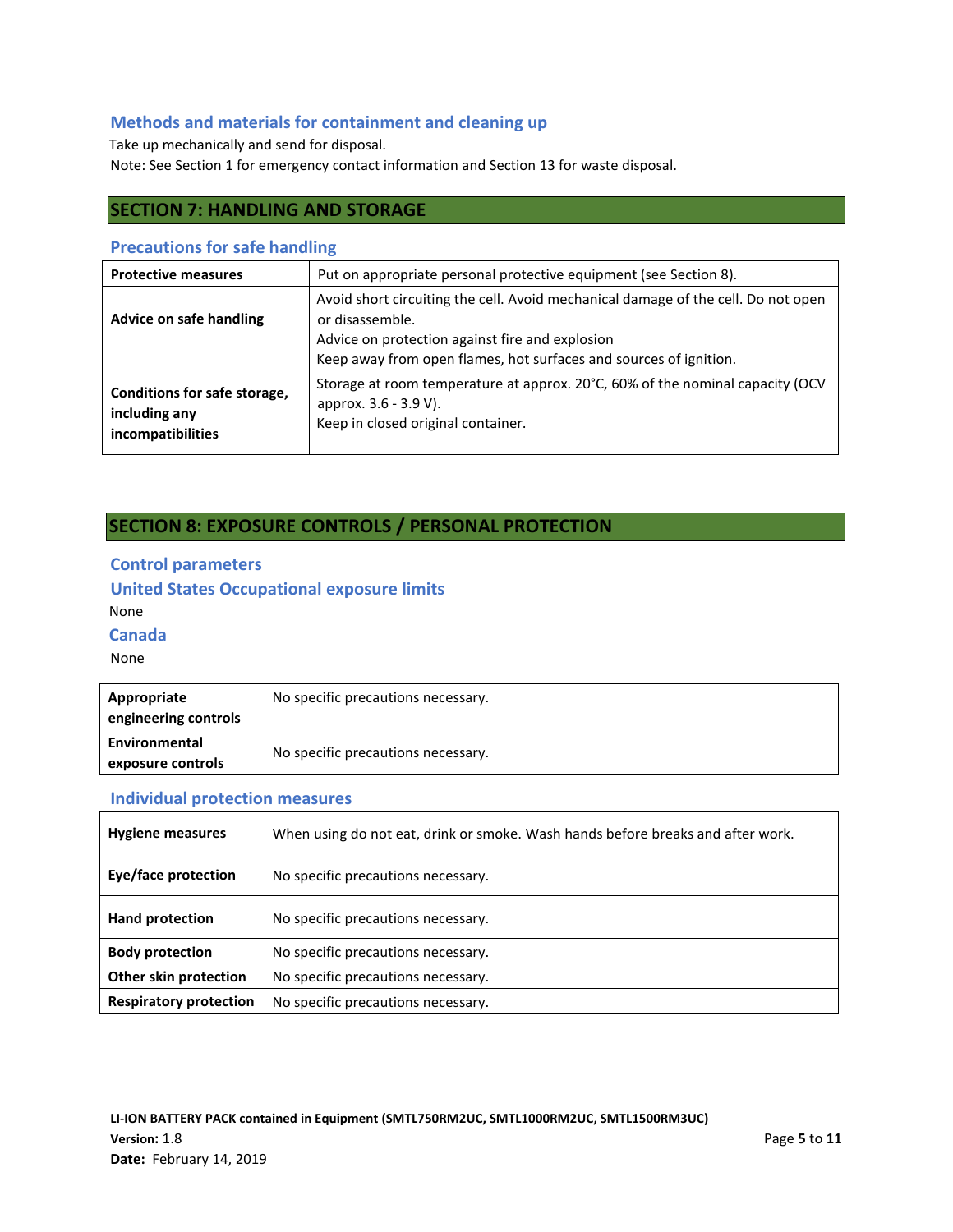## **SECTION 9: PHYSICAL AND CHEMICAL PROPERTIES**

#### **Appearance**

| <b>Physical state</b>                        | Solid.          |
|----------------------------------------------|-----------------|
| Color                                        | Various.        |
| Odor                                         | Odorless.       |
| <b>Odor threshold</b>                        | Not applicable. |
| рH                                           | Not applicable. |
| <b>Melting point</b>                         | Not applicable. |
| <b>Boiling point</b>                         | Not applicable. |
| <b>Flash point</b>                           | Not applicable. |
| <b>Evaporation rate</b>                      | Not applicable. |
| Flammability (solid, gas)                    | Not applicable. |
| Lower and upper explosive (flammable) limits | Not applicable. |
| Vapor pressure                               | Not applicable. |
| <b>Vapor density</b>                         | Not applicable. |
| <b>Relative density</b>                      | Not applicable. |
| Solubility in water                          | Insoluble.      |
| Partition coefficient: n-octanol/water       | Not applicable. |
| <b>Auto-ignition temperature</b>             | Not applicable. |
| <b>Decomposition temperature</b>             | Not applicable. |
| <b>Viscosity</b>                             | Not applicable. |

# **SECTION 10: STABILITY AND REACTIVITY**

| Reactivity                                   | No specific test data related to reactivity available for this product or its<br>ingredients.              |
|----------------------------------------------|------------------------------------------------------------------------------------------------------------|
| <b>Chemical stability</b>                    | The product is stable.                                                                                     |
| <b>Possibility of hazardous</b><br>reactions | Hazardous reactions will not occur.                                                                        |
| <b>Conditions to avoid</b>                   | Keep away from open flames, hot surfaces and sources of ignition. Do not<br>puncture, crush or incinerate. |
| Incompatible materials                       | No materials to be especially mentioned.                                                                   |
| <b>Hazardous decomposition</b><br>products   | In case of open cells, there is the possibility of hydrofluoric acid and<br>carbon monoxide release.       |
| <b>Additional information</b>                | No decomposition if stored and applied as directed.                                                        |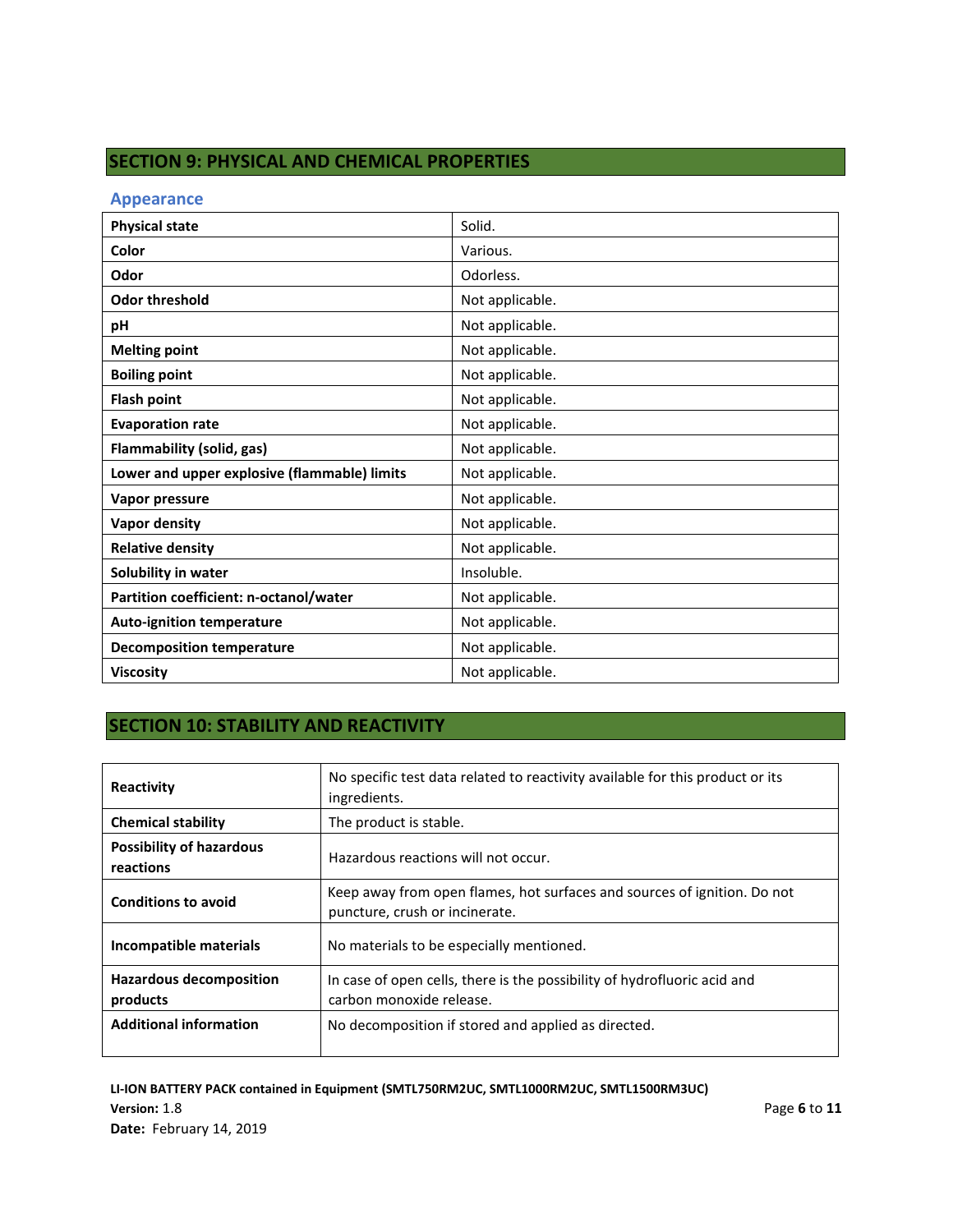## **SECTION 11: TOXICOLOGICAL INFORMATION**

### **Information on toxicological effects**

| <b>Acute toxicity</b>                                 | There is no data available. |
|-------------------------------------------------------|-----------------------------|
| <b>Irritation/Corrosion</b>                           | There is no data available. |
| Sensitization                                         | There is no data available. |
| <b>Mutagenicity</b>                                   | There is no data available. |
| Carcinogenicity                                       | There is no data available. |
| <b>Reproductive toxicity</b>                          | There is no data available. |
| <b>Teratogenicity</b>                                 | There is no data available. |
| Specific target organ toxicity (single exposure)      | There is no data available. |
| Specific target organ toxicity (repeated<br>exposure) | There is no data available. |
| <b>Aspiration hazard</b>                              | There is no data available. |

Information on the likely routes of exposure: Dermal contact, Eye contact, Inhalation, Ingestion.

### **Potential acute health effects**

| Eye contact         | No known significant effects or critical hazards. |
|---------------------|---------------------------------------------------|
| <b>Inhalation</b>   | No known significant effects or critical hazards. |
| <b>Skin contact</b> | No known significant effects or critical hazards. |
| Ingestion           | No known significant effects or critical hazards. |

## **Symptoms related to the physical, chemical and toxicological characteristics**

| Eye contact         | No known significant effects or critical hazards. |
|---------------------|---------------------------------------------------|
| <b>Inhalation</b>   | No known significant effects or critical hazards. |
| <b>Skin contact</b> | No known significant effects or critical hazards. |
| Ingestion           | No known significant effects or critical hazards. |

## **Delayed and immediate effects and also chronic effects from short and long term exposure**

### **Short term exposure**

| <b>Potential immediate effects</b> | No known significant effects or critical hazards. |
|------------------------------------|---------------------------------------------------|
| <b>Potential delayed effects</b>   | No known significant effects or critical hazards. |

#### **Long term exposure**

| <b>Potential immediate effects</b> | No known significant effects or critical hazards. |
|------------------------------------|---------------------------------------------------|
| <b>Potential delayed effects</b>   | No known significant effects or critical hazards. |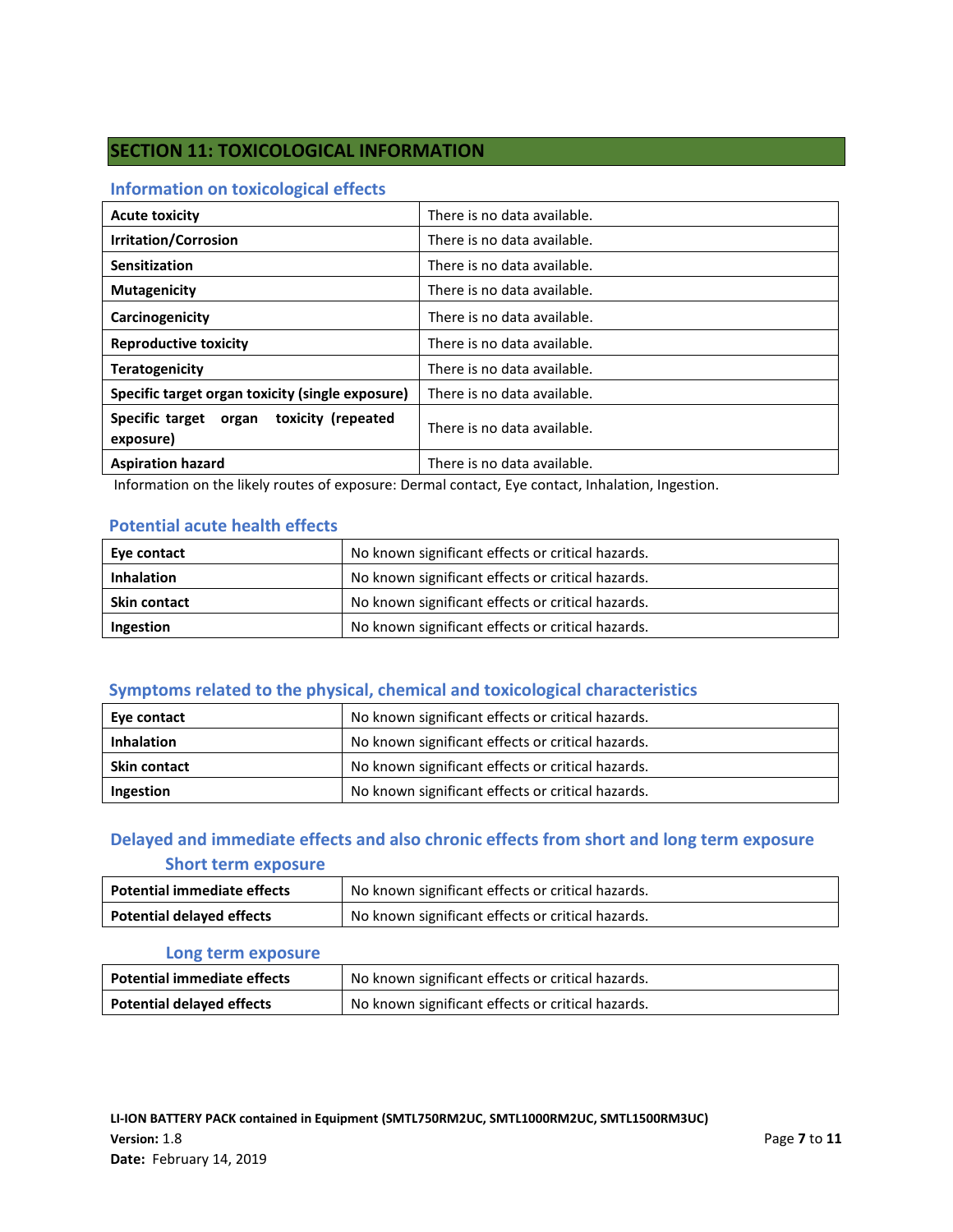## **Potential chronic health effects**

| General                      | No known significant effects or critical hazards. |
|------------------------------|---------------------------------------------------|
| Carcinogenicity              | No known significant effects or critical hazards. |
| <b>Mutagenicity</b>          | No known significant effects or critical hazards. |
| <b>Teratogenicity</b>        | No known significant effects or critical hazards. |
| <b>Developmental effects</b> | No known significant effects or critical hazards. |
| <b>Fertility effects</b>     | No known significant effects or critical hazards. |

### **Numerical measures of toxicity**

Acute toxicity estimates: There is no data available.

## **SECTION 12: ECOLOGICAL INFORMATION**

| Toxicity                         | There is no data available. |
|----------------------------------|-----------------------------|
| Persistence and degradability    | There is no data available. |
| <b>Bioaccumulative potential</b> | There is no data available. |

#### **Mobility in soil**

| Soil/water partition coefficient (Koc) | No data available.                                |
|----------------------------------------|---------------------------------------------------|
| Other adverse effects                  | No known significant effects or critical hazards. |

## **Further information**

Ecological injuries are not known or expected under normal use. Do not flush into surface water or sanitary sewer system.

## **SECTION 13: DISPOSAL CONSIDERATIONS**

#### **Advice on disposal**

For recycling consult manufacturer.

### **Contaminated packaging**

Disposal in accordance with local regulations.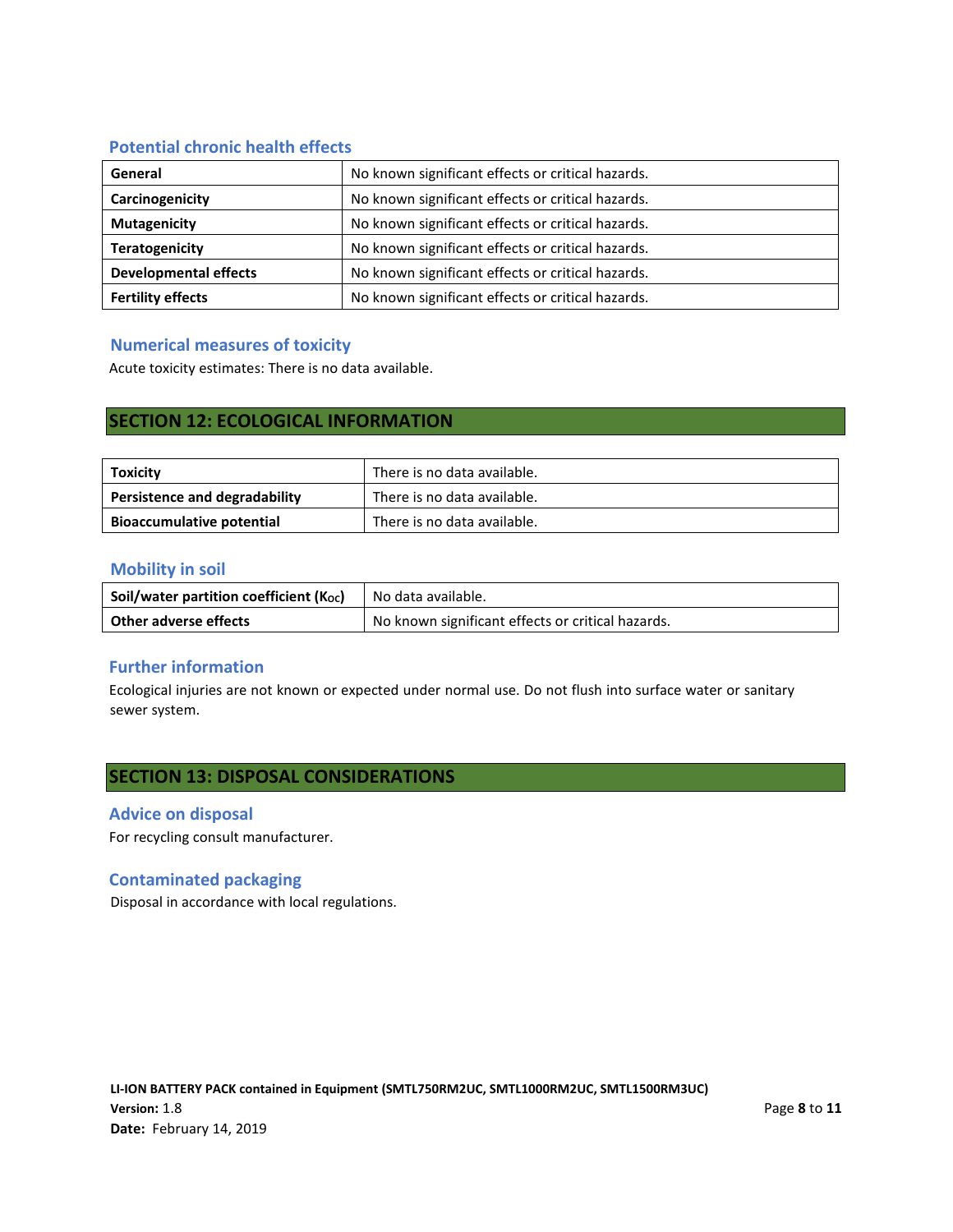## **SECTION 14: TRANSPORT INFORMATION**

Under IATA Dangerous Goods Regulations 60th Edition effective 1st January 2019 until 31st December 2019 accordance to IATA-Resolution 618 Annex "A" and in consultation with ICAO, Schneider Electric certifies that the referenced products are classified as follows:

|                                                            | <b>DOT</b>                                                                                                                                                                                                                                                                                                                                                                            | <b>TDG</b>                                                                 | <b>IMDG</b>                                                                | <b>IATA</b>                                                                |
|------------------------------------------------------------|---------------------------------------------------------------------------------------------------------------------------------------------------------------------------------------------------------------------------------------------------------------------------------------------------------------------------------------------------------------------------------------|----------------------------------------------------------------------------|----------------------------------------------------------------------------|----------------------------------------------------------------------------|
| <b>UN number</b>                                           | UN3481                                                                                                                                                                                                                                                                                                                                                                                | UN3481                                                                     | <b>UN3481</b>                                                              | <b>UN3481</b>                                                              |
| <b>UN proper</b><br>shipping name                          | LITHIUM ION<br><b>BATTERIES</b><br><b>CONTAINED IN</b><br><b>EQUIPMENT</b>                                                                                                                                                                                                                                                                                                            | LITHIUM ION<br><b>BATTERIES</b><br><b>CONTAINED IN</b><br><b>EQUIPMENT</b> | LITHIUM ION<br><b>BATTERIES</b><br><b>CONTAINED IN</b><br><b>EQUIPMENT</b> | LITHIUM ION<br><b>BATTERIES</b><br><b>CONTAINED IN</b><br><b>EQUIPMENT</b> |
| <b>Hazard Class</b>                                        | Class 9                                                                                                                                                                                                                                                                                                                                                                               | Class 9                                                                    | Class 9                                                                    | Class 9                                                                    |
| <b>Packing</b><br><b>Instruction &amp;</b><br><b>Label</b> | PI966 Section II                                                                                                                                                                                                                                                                                                                                                                      | PI966 Section II                                                           | PI966 Section II                                                           | PI966 Section II                                                           |
| <b>Additional</b><br>information                           | Less than 100 WH (66 WH each)<br>Note that the lithium ion battery packed with the product or shipped alone are in full<br>compliance with Section II of PI 966 and can be shipped in any quantity by air, road or sea.<br>Net weight of lithium battery per piece of equipment (per box)<br>SMTL750RM2UC = 1.86 kg (2)<br>SMTL1000RM2UC = 2.80 kg (3)<br>SMTL1500RM3UC = 3.73 Kg (4) |                                                                            |                                                                            |                                                                            |

#### **AERG : 147**

Note: Original packaging is strong rigid outer packaging equivalent to its capacity and intended use. As a lithium ion battery contained within equipment, the unit is not subject to State of Charge Restrictions (SOC). The battery pack is contained within equipment that ensures its safe transport. UN38.3 Report on the pack elements are available upon request.

| Special precautions for user                                                | Not available. |
|-----------------------------------------------------------------------------|----------------|
| Transport in bulk according to Annex II<br>of MARPOL 73/78 and the IBC Code | Not available. |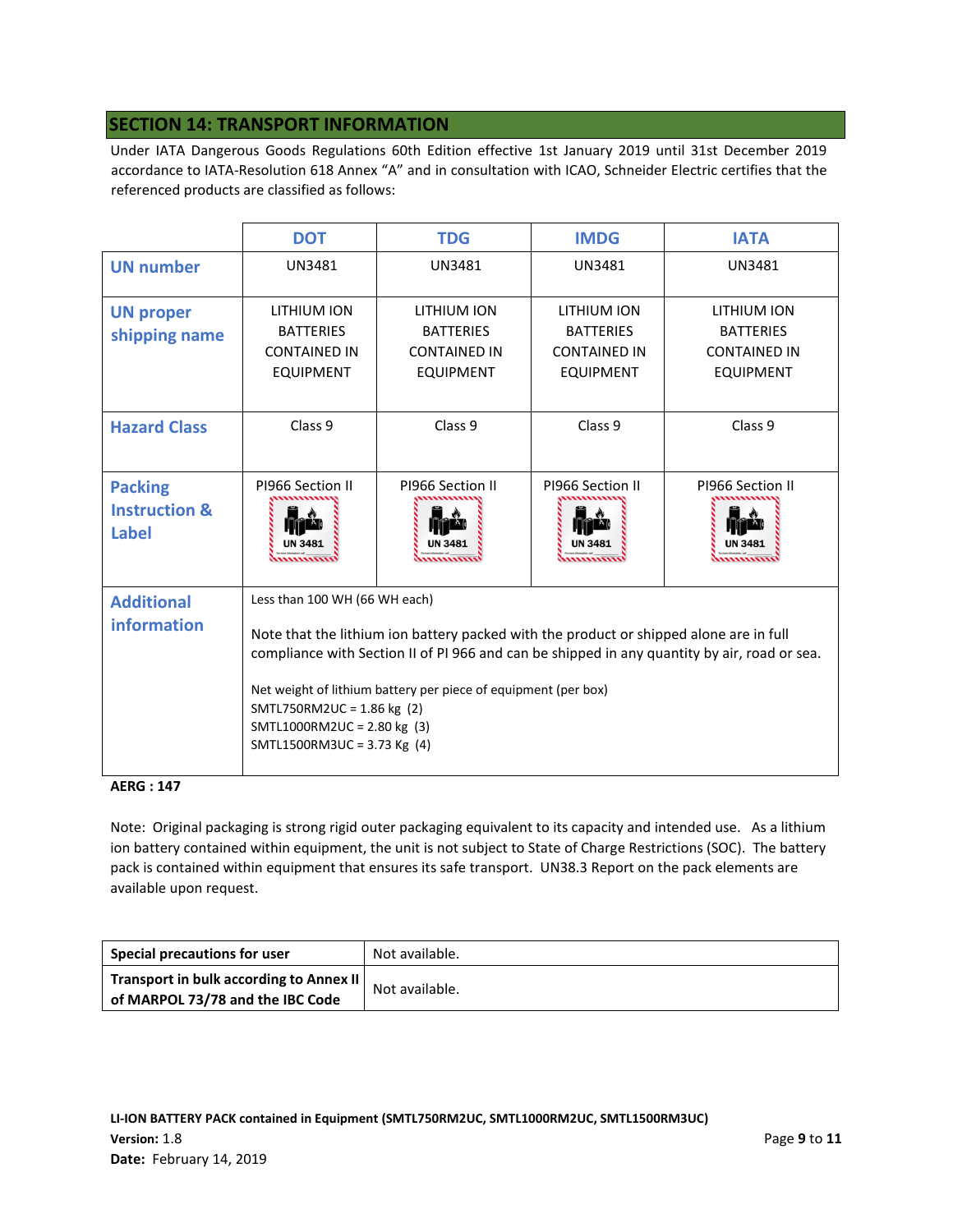## **SECTION 15: REGULATORY INFORMATION**

| <b>U.S. Federal regulations</b>                                                | <b>TSCA 8(a) CDR Exempt/Partial exemption:</b> All chemical component are<br>listed or exempt from listing<br>United States inventory (TSCA 8b): All components are listed or exempted. |
|--------------------------------------------------------------------------------|-----------------------------------------------------------------------------------------------------------------------------------------------------------------------------------------|
| <b>Clean Air Act Section 112 (b)</b><br><b>Hazardous Air Pollutants (HAPs)</b> | Not available.                                                                                                                                                                          |
| <b>Clean Air Act Section 602 Class I</b><br><b>Substances</b>                  | Not available.                                                                                                                                                                          |
| <b>Clean Air Act Section 602 Class II</b><br><b>Substances</b>                 | Not available.                                                                                                                                                                          |
| <b>DEA List I Chemicals (Precursor</b><br><b>Chemicals</b> )                   | Not available.                                                                                                                                                                          |
| <b>DEA List II Chemicals (Precursor</b><br><b>Chemicals</b> )                  | Not available.                                                                                                                                                                          |

### **SARA 302/304**

Composition/information on ingredients Not available.

SARA 304 RQ: Not available.

#### **SARA 311/312**

Classification: Not applicable. Composition/information on ingredients. No products were found.

### **SARA 311/312**

Not applicable

#### **SARA 313**

This product contains no toxic chemicals subject to the supplier notification requirements of Section 313.

#### **State regulations**

| <b>Massachusetts</b> | Not known                                                             |
|----------------------|-----------------------------------------------------------------------|
| <b>New York</b>      | Not known                                                             |
| <b>New Jersey</b>    | Not known                                                             |
| Pennsylvania         | Not known                                                             |
| <b>California</b>    | Proposition 65 - No known Proposition 65 substances requiring warning |

#### **Canada - Canadian lists**

| <b>Canadian NPRI</b>  | Not known  |
|-----------------------|------------|
| CEPA Toxic substances | Not known  |
| Canada inventory      | Not known. |